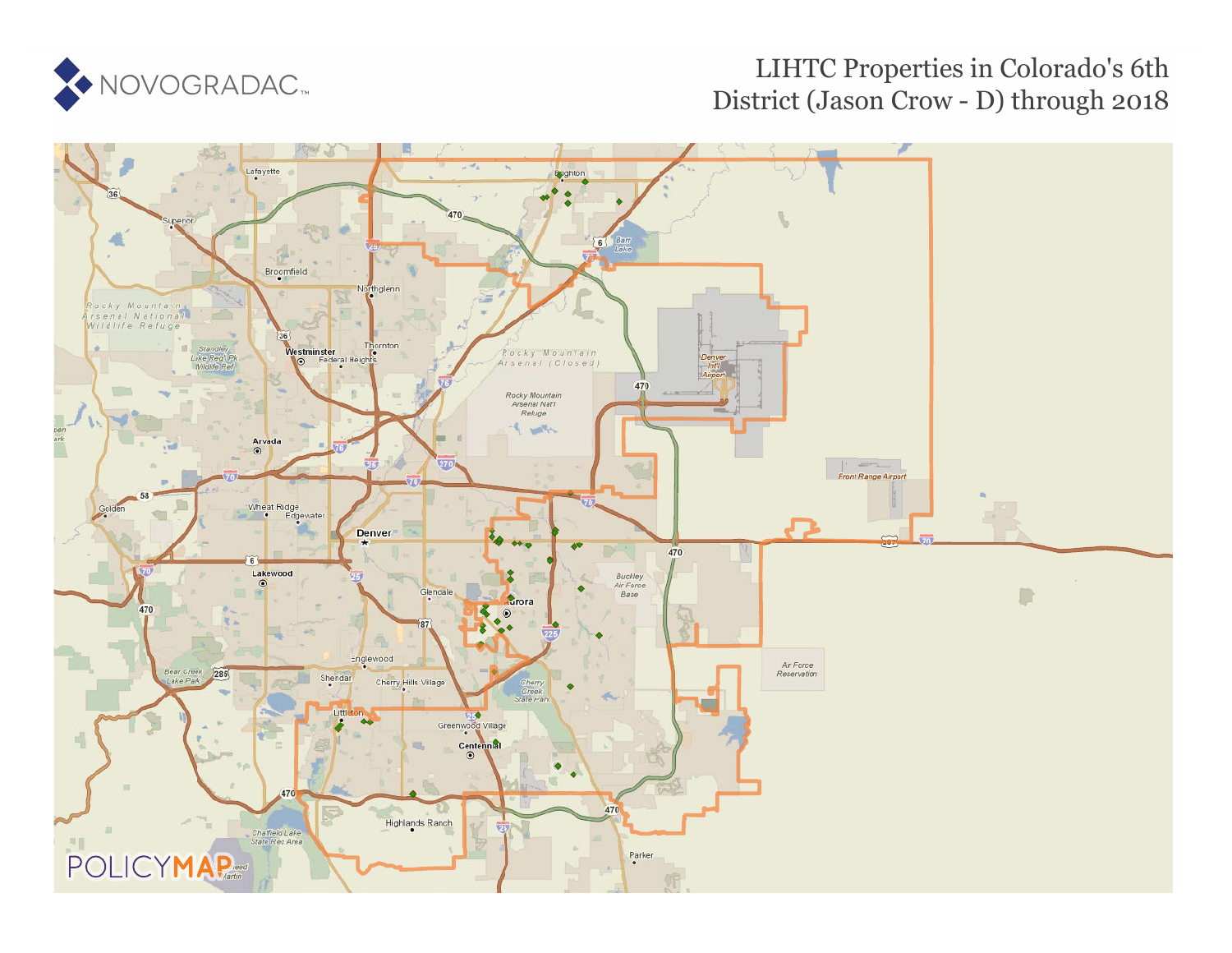| <b>Project Name</b>                                                      | <b>Address</b>                          | City                      | <b>State</b> | <b>Zip Code</b> | Nonprofit<br><b>Sponsor</b> | <b>Allocation</b><br>Year | Annual<br><b>Allocated</b><br><b>Amount</b> | in Service           | <b>Year Placed Construction</b><br><b>Type</b> | <b>Total</b><br><b>Units</b> | Low<br>Income<br><b>Units</b> | <b>Rent or</b><br><b>Income</b><br><b>Ceiling</b> | <b>Credit</b><br><b>Percentag Exempt</b><br>$\bullet$ | Tax-<br><b>Bond</b> | <b>HUD Multi-</b><br>Family<br>Financing/Rent<br>al Assistance |
|--------------------------------------------------------------------------|-----------------------------------------|---------------------------|--------------|-----------------|-----------------------------|---------------------------|---------------------------------------------|----------------------|------------------------------------------------|------------------------------|-------------------------------|---------------------------------------------------|-------------------------------------------------------|---------------------|----------------------------------------------------------------|
| <b>NEBO VILLAS</b>                                                       | 11000 E 14TH<br><b>AVE</b>              | <b>AURORA</b>             | $\rm{CO}$    | 80010           |                             | 2011                      | $\$0$                                       | Insufficient<br>Data | Not Indicated                                  | 50                           | $\bf{0}$                      |                                                   | <b>Not</b><br>Indicated                               |                     |                                                                |
| <b>VILLAGE AT</b><br><b>WESTERLY CREEK -</b><br><b>SENIOR BUILDING 2</b> | 850 S<br>${\rm IRONTON}$ ST             | <b>AURORA</b>             | $_{\rm CO}$  | 80012           |                             | 2013                      | $\$0$                                       | Insufficient<br>Data | Not Indicated                                  | 65                           | $\boldsymbol{0}$              |                                                   | Not<br>Indicated                                      |                     |                                                                |
| SHADOW TREE APTS 1800 BILLINGS AURORA                                    |                                         |                           | $_{\rm CO}$  | 80011           | $\rm\thinspace No$          | 1990                      | \$0                                         | 1990                 | Acquisition and<br>Rehab                       | 116                          | 116                           |                                                   | <b>Both 30%</b><br>and $70\%$<br>present<br>value     | No                  |                                                                |
| BFZ                                                                      | 1640 BEELER<br><b>ST</b>                | <b>AURORA</b>             | $_{\rm CO}$  | 80010           | No                          | 1991                      | $\$0$                                       | 1991                 | Acquisition and<br>Rehab                       | 34                           | 34                            |                                                   | <b>Both 30%</b><br>and 70%<br>present<br>value        | $\mathbf {No}$      |                                                                |
| 1962 BEELER STREET $^{1962}_{\rm ST}$ BEELER                             |                                         | <b>AURORA</b>             | $_{\rm CO}$  | 80010           | No                          | 1992                      | $\$0$                                       | 1992                 | Acquisition and<br>Rehab                       | $\overline{4}$               | $\overline{4}$                |                                                   | 70%<br>present<br>value                               | No                  |                                                                |
| PINECONE/MAYFIEL 707 MILLER<br><b>D APTS</b>                             | AVE                                     | <b>BRIGHTON</b>           | $_{\rm CO}$  | 80601           | $\mathbf{N}\mathbf{o}$      | 1991                      | \$0\$                                       | 1992                 | New Construction                               | 40                           | 40                            |                                                   | 30%<br>present<br>value                               | No                  |                                                                |
| <b>CHURCHHILL</b><br><b>DOWNS AT HUNTERS</b><br>RN                       | <b>8400 E YALE</b><br><b>AVE</b>        | <b>DENVER</b>             | $\rm{CO}$    | 80231           | No                          | 1992                      | $\$0$                                       | 1993                 | <b>New Construction</b>                        | 168                          | 168                           |                                                   | 70%<br>present<br>value                               | No                  |                                                                |
| LITTLETON<br><b>ASSISTED LIVING</b><br><b>FAC</b>                        | 5844 S<br><b>CURTICE ST</b>             | <b>LITTLETON</b>          | $_{\rm CO}$  | 80120           | Yes                         | 1992                      | S <sub>0</sub>                              | 1994                 | New Construction                               | 111                          | 111                           |                                                   | 70%<br>present<br>value                               | No                  |                                                                |
| <b>TRADITIONS APTS</b>                                                   | <b>3210 E CNTY</b><br><b>LINE RD</b>    | HIGHLANDS<br><b>RANCH</b> | $_{\rm CO}$  | 80126           | $\mathbf{N}\mathbf{o}$      | 1993                      | \$0\$                                       | 1995                 | <b>New Construction</b>                        | 96                           | 96                            |                                                   | 70%<br>present<br>value                               | No                  |                                                                |
| <b>DAYTON MEADOWS</b>                                                    | 1749 S DAYTON $\,$ AURORA ST            |                           | $_{\rm CO}$  | 80247           | $\mathbf{N}\mathbf{o}$      | 1994                      | $\$0$                                       | 1996                 | <b>New Construction</b>                        | 120                          | 120                           |                                                   | 70%<br>present<br>value                               | No                  |                                                                |
| <b>FOX CROSSING</b><br><b>PHASE I</b>                                    | <b>8350 E YALE</b><br>AVE               | <b>DENVER</b>             | $\rm{CO}$    | 80231           | No                          | 1994                      | $\$0$                                       | 1996                 | <b>New Construction</b>                        | 108                          | 108                           |                                                   | 70%<br>present<br>value                               | No                  |                                                                |
| <b>FOX CROSSING</b>                                                      | <b>8350 E YALE</b><br><b>AVE</b>        | <b>DENVER</b>             | $_{\rm CO}$  | 80231           | No                          | 1995                      | S <sub>0</sub>                              | 1997                 | <b>New Construction</b>                        | 112                          | 112                           |                                                   | 70%<br>present<br>value                               | No                  |                                                                |
| <b>SANDCREEK APTS</b><br>(AURORA)                                        | 14155<br><b>MONTVIEW</b><br><b>BLVD</b> | <b>AURORA</b>             | $\rm{CO}$    | 80011           | No                          | 1997                      | \$0                                         | 1997                 | Acquisition and<br>Rehab                       | 126                          | 125                           |                                                   | 30%<br>present<br>value                               | Yes                 |                                                                |

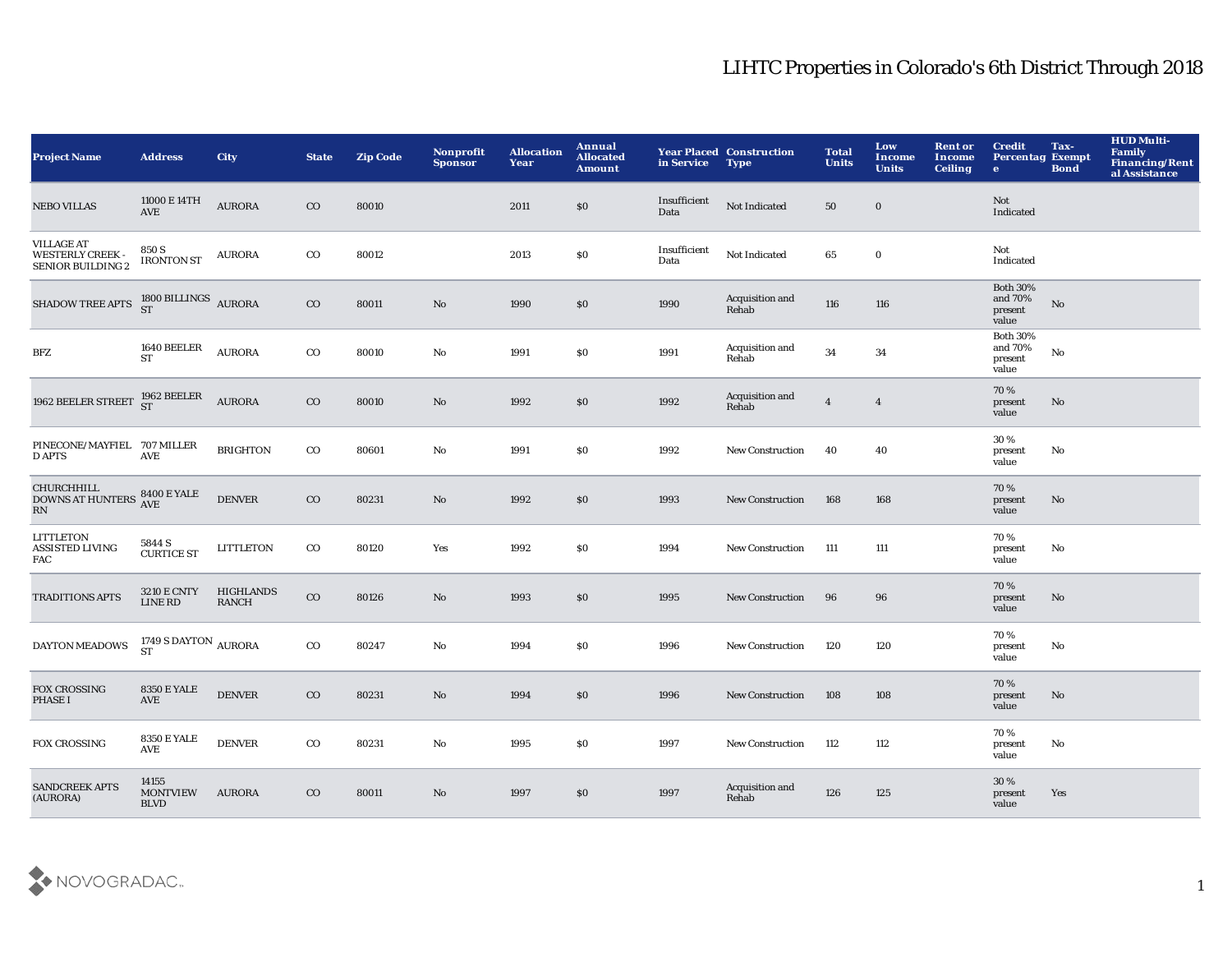| <b>Project Name</b>                                                   | <b>Address</b>                                                                                                          | <b>City</b>   | <b>State</b> | <b>Zip Code</b> | <b>Nonprofit</b><br><b>Sponsor</b> | <b>Allocation</b><br>Year | <b>Annual</b><br><b>Allocated</b><br><b>Amount</b> | in Service | <b>Year Placed Construction</b><br><b>Type</b> | <b>Total</b><br><b>Units</b> | Low<br><b>Income</b><br><b>Units</b> | <b>Rent or</b><br><b>Income</b><br><b>Ceiling</b> | <b>Credit</b><br><b>Percentag Exempt</b><br>$\bullet$ | Tax-<br><b>Bond</b> | <b>HUD Multi-</b><br><b>Family</b><br>Financing/Rent<br>al Assistance |
|-----------------------------------------------------------------------|-------------------------------------------------------------------------------------------------------------------------|---------------|--------------|-----------------|------------------------------------|---------------------------|----------------------------------------------------|------------|------------------------------------------------|------------------------------|--------------------------------------|---------------------------------------------------|-------------------------------------------------------|---------------------|-----------------------------------------------------------------------|
| SOUTH CREEK APTS                                                      | $5891$ S NEVADA LITTLETON $_{\rm ST}$                                                                                   |               | $_{\rm CO}$  | 80120           | No                                 | 1995                      | \$0                                                | 1997       | <b>New Construction</b>                        | 36                           | 35                                   |                                                   | 70%<br>present<br>value                               | No                  |                                                                       |
| HIGHLAND SQUARE                                                       | ${\small \begin{array}{ll} 8555 \text{ E EVANS} \\ \text{AVE} \end{array}} \begin{array}{ll} \text{DENVER} \end{array}$ |               | $\rm{CO}$    | 80231           | No                                 | 1996                      | \$0                                                | 1998       | New Construction                               | 76                           | 76                                   |                                                   | 70%<br>present<br>value                               | No                  |                                                                       |
| <b>CALEY RIDGE</b>                                                    | 9530 E CALEY GREENWOOD<br>CIR                                                                                           | VILLAGE       | $_{\rm CO}$  | 80111           | $\mathbf {No}$                     | 1999                      | \$0                                                | 1999       | New Construction                               | 100                          | $\bf 25$                             |                                                   | 30%<br>present<br>value                               | Yes                 |                                                                       |
| <b>MAIN STREET APTS</b>                                               | $2300\,\mathrm{W}\,\mathrm{MAIN}$ LITTLETON<br><b>ST</b>                                                                |               | $_{\rm CO}$  | 80120           | Yes                                | 1997                      | \$0                                                | 1999       | New Construction                               | 50                           | 50                                   |                                                   | 70%<br>present<br>value                               | No                  |                                                                       |
| <b>RIVERWALK APTS</b>                                                 | 744<br>MOCKINGBIR BRIGHTON<br>D ST                                                                                      |               | $_{\rm CO}$  | 80601           | No                                 | 2000                      | \$0                                                | 1999       | New Construction                               | 132                          | 87                                   |                                                   | 30%<br>present<br>value                               | Yes                 |                                                                       |
| <b>HIGHLAND</b><br>CROSSING                                           | $1909$ S QUEBEC $\,$ DENVER WAY                                                                                         |               | $\rm{CO}$    | 80231           | No                                 | 2000                      | \$0                                                | 2000       | New Construction                               | 108                          | 107                                  |                                                   | 30 %<br>present<br>value                              | Yes                 |                                                                       |
| <b>WILLOW STREET</b><br>RESIDENCE                                     | 1351 S WILLOW $_{\rm DENVER}$<br><b>ST</b>                                                                              |               | $_{\rm CO}$  | 80247           | $\rm No$                           | 1999                      | \$0                                                | 2000       | <b>New Construction</b>                        | 80                           | 79                                   |                                                   | 70%<br>present<br>value                               | No                  |                                                                       |
| <b>RESERVE AT</b><br><b>SOUTHCREEK</b>                                | 15601 E<br><b>JAMISON DR</b>                                                                                            | ENGLEWOOD     | $_{\rm CO}$  | 80112           | No                                 | 2002                      | \$0                                                | 2001       | New Construction                               | 168                          | 69                                   |                                                   | 30 %<br>present<br>value                              | Yes                 |                                                                       |
| <b>ARAPAHOE GREEN</b>                                                 | <b>1135 S XENIA</b><br><b>ST</b>                                                                                        | <b>DENVER</b> | $_{\rm CO}$  | 80247           | $\mathbf{No}$                      | 2000                      | \$0                                                | 2002       | <b>New Construction</b>                        | 60                           | 59                                   |                                                   | 70%<br>present<br>value                               | No                  |                                                                       |
| <b>AURORA VILLAGE</b>                                                 | 15972 E 13TH<br>PL                                                                                                      | <b>AURORA</b> | $_{\rm CO}$  | 80011           | $\mathbf{N}\mathbf{o}$             | 2002                      | \$0                                                | 2002       | Acquisition and<br>Rehab                       | 100                          | 100                                  |                                                   | 30 %<br>present<br>value                              | Yes                 |                                                                       |
| RESIDENCES AT 6TH 601 POTOMAC AURORA<br>$\operatorname{\mathbf{AVE}}$ | <b>ST</b>                                                                                                               |               | $_{\rm CO}$  | 80011           | $\mathbf{No}$                      | 2003                      | \$0                                                | 2002       | New Construction                               | 68                           | 55                                   |                                                   | 30%<br>present<br>value                               | Yes                 |                                                                       |
| <b>CENTENNIAL EAST</b><br><b>APTS I</b>                               | $14404$ E $$\,$ ENGLEWOOD $$\,$ FREMONT AVE $\,$ ENGLEWOOD                                                              |               | $_{\rm CO}$  | 80112           |                                    | Insufficient<br>Data      | $\mathbf{S}$                                       | 2002       | Not Indicated                                  | 160                          | $\bf{0}$                             |                                                   | Not<br>Indicated                                      |                     |                                                                       |
| <b>CENTENNIAL EAST</b><br>APTS II                                     | 14404 E<br>FREMONT AVE ENGLEWOOD                                                                                        |               | $_{\rm CO}$  | 80112           |                                    | Insufficient<br>Data      | \$0                                                | 2002       | Not Indicated                                  | 80                           | $\bf{0}$                             |                                                   | Not<br>Indicated                                      |                     |                                                                       |

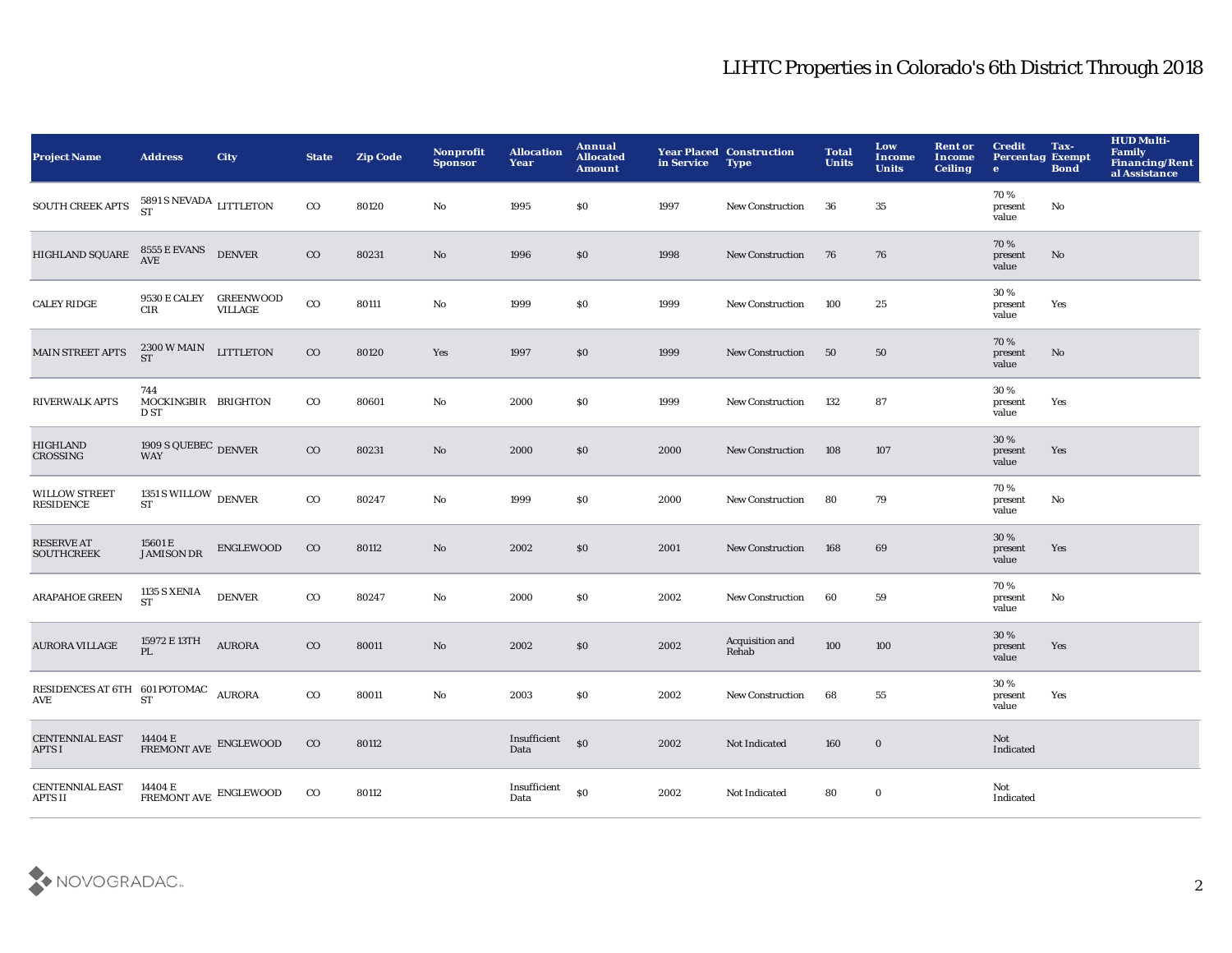| <b>Project Name</b>                                       | <b>Address</b>                                                                                            | <b>City</b>     | <b>State</b> | <b>Zip Code</b> | Nonprofit<br><b>Sponsor</b> | <b>Allocation</b><br>Year | Annual<br><b>Allocated</b><br><b>Amount</b> | in Service | <b>Year Placed Construction</b><br><b>Type</b> | <b>Total</b><br><b>Units</b> | Low<br>Income<br><b>Units</b> | <b>Rent or</b><br>Income<br><b>Ceiling</b> | <b>Credit</b><br><b>Percentag Exempt</b><br>$\mathbf{e}$ | Tax-<br><b>Bond</b> | <b>HUD Multi-</b><br>Family<br>Financing/Rent<br>al Assistance |
|-----------------------------------------------------------|-----------------------------------------------------------------------------------------------------------|-----------------|--------------|-----------------|-----------------------------|---------------------------|---------------------------------------------|------------|------------------------------------------------|------------------------------|-------------------------------|--------------------------------------------|----------------------------------------------------------|---------------------|----------------------------------------------------------------|
| <b>ASBURY PARK APTS</b>                                   | 10591 E<br>ASBURY AVE                                                                                     | <b>AURORA</b>   | $_{\rm CO}$  | 80014           | No                          | 2004                      | $\$0$                                       | 2003       | Acquisition and<br>Rehab                       | 44                           | 43                            |                                            | 30%<br>present<br>value                                  | Yes                 |                                                                |
| <b>ASPEN MEADOWS</b><br>(AURORA)                          | 651 POTOMAC AURORA<br>ST                                                                                  |                 | $_{\rm CO}$  | 80011           | $\mathbf {No}$              | 2004                      | \$0                                         | 2003       | Acquisition and<br>Rehab                       | 100                          | 98                            |                                            | 30%<br>present<br>value                                  | Yes                 |                                                                |
| <b>HUGHES STATION</b>                                     | 233 N MAIN ST BRIGHTON                                                                                    |                 | $_{\rm CO}$  | 80601           | No                          | 2004                      | \$0                                         | 2003       | <b>New Construction</b>                        | 120                          | 119                           |                                            | 30 %<br>present<br>value                                 | Yes                 |                                                                |
| <b>SABLE RIDGE</b><br><b>RESIDENCES</b>                   | 15255 E 40TH<br><b>AVE</b>                                                                                | <b>DENVER</b>   | $_{\rm CO}$  | 80239           | $\mathbf{No}$               | 2004                      | \$0                                         | 2003       | New Construction                               | 61                           | 44                            |                                            | 30%<br>present<br>value                                  | Yes                 |                                                                |
| <b>SPRING HOLLOW</b>                                      | 141 S 20TH AVE BRIGHTON                                                                                   |                 | $_{\rm CO}$  | 80601           | No                          | 2004                      | \$0                                         | 2003       | <b>New Construction</b>                        | 108                          | 108                           |                                            | 30%<br>present<br>value                                  | Yes                 |                                                                |
| MOUNTAIN VIEW<br><b>PLACE</b>                             | 14061 E<br>$\rm COLORADO\,DR$ AURORA                                                                      |                 | $_{\rm CO}$  | 80012           |                             | Insufficient<br>Data      | \$0                                         | 2003       | Not Indicated                                  | 68                           | $\bf{0}$                      |                                            | Not<br>Indicated                                         |                     |                                                                |
| <b>STERLING PARK</b>                                      | $4242\to\hbox{\sc BROMLEY}$ LN                                                                            | <b>BRIGHTON</b> | $_{\rm CO}$  | 80601           |                             | Insufficient<br>Data      | $\boldsymbol{\mathsf{S}}$                   | 2003       | Not Indicated                                  | 128                          | $\mathbf 0$                   |                                            | Not<br>Indicated                                         |                     |                                                                |
| FLORENCE SQUARE I                                         | $1532$ EMPORIA $\,$ AURORA ST                                                                             |                 | $_{\rm CO}$  | 80010           | $\mathbf{No}$               | 2004                      | \$0                                         | 2005       | New Construction                               | 110                          | 110                           |                                            | 70%<br>present<br>value                                  | No                  |                                                                |
| PINEWOOD LODGE                                            | 200 S<br><b>IRONTON ST</b>                                                                                | <b>AURORA</b>   | $_{\rm CO}$  | 80012           | No                          | 2004                      | \$0                                         | 2005       | <b>New Construction</b>                        | 103                          | 103                           |                                            | 70%<br>present<br>value                                  | No                  |                                                                |
| <b>SUMMERSONG</b><br><b>TOWNHOUSES</b>                    | $10024$ E EVANS $\,$ AURORA<br>AVE                                                                        |                 | $_{\rm CO}$  | 80247           | $\mathbf{No}$               | 2006                      | \$0                                         | 2005       | Acquisition and<br>Rehab                       | 50                           | 49                            |                                            | 30%<br>present<br>value                                  | Yes                 |                                                                |
| <b>VILLAGE AT</b><br><b>HAMPDEN TOWN</b><br><b>CENTER</b> | 3601 S DALLAS AURORA<br><b>ST</b>                                                                         |                 | $_{\rm CO}$  | 80014           | No                          | 2005                      | \$0                                         | 2005       | <b>New Construction</b>                        | 132                          | 131                           |                                            | 30 %<br>present<br>value                                 | Yes                 |                                                                |
| <b>WEATHERSTONE</b><br><b>APTS</b>                        | 15594 E 12TH<br>AVE                                                                                       | <b>AURORA</b>   | $_{\rm CO}$  | 80011           | No                          | 2007                      | \$660,758                                   | 2006       | Acquisition and<br>Rehab                       | 204                          | 204                           | 60% AMGI                                   | 30%<br>present<br>value                                  | Yes                 |                                                                |
| FLETCHER GARDENS                                          | $\begin{array}{cc}\n1401 \text{ EMPORIA} \\ ST\n\end{array} \begin{array}{c}\n\text{AURORA}\n\end{array}$ |                 | $_{\rm CO}$  | 80010           | No                          | 2007                      | \$278,616                                   | 2006       | Acquisition and<br>Rehab                       | 93                           | 93                            | 60% AMGI                                   | 30 %<br>present<br>value                                 | Yes                 |                                                                |

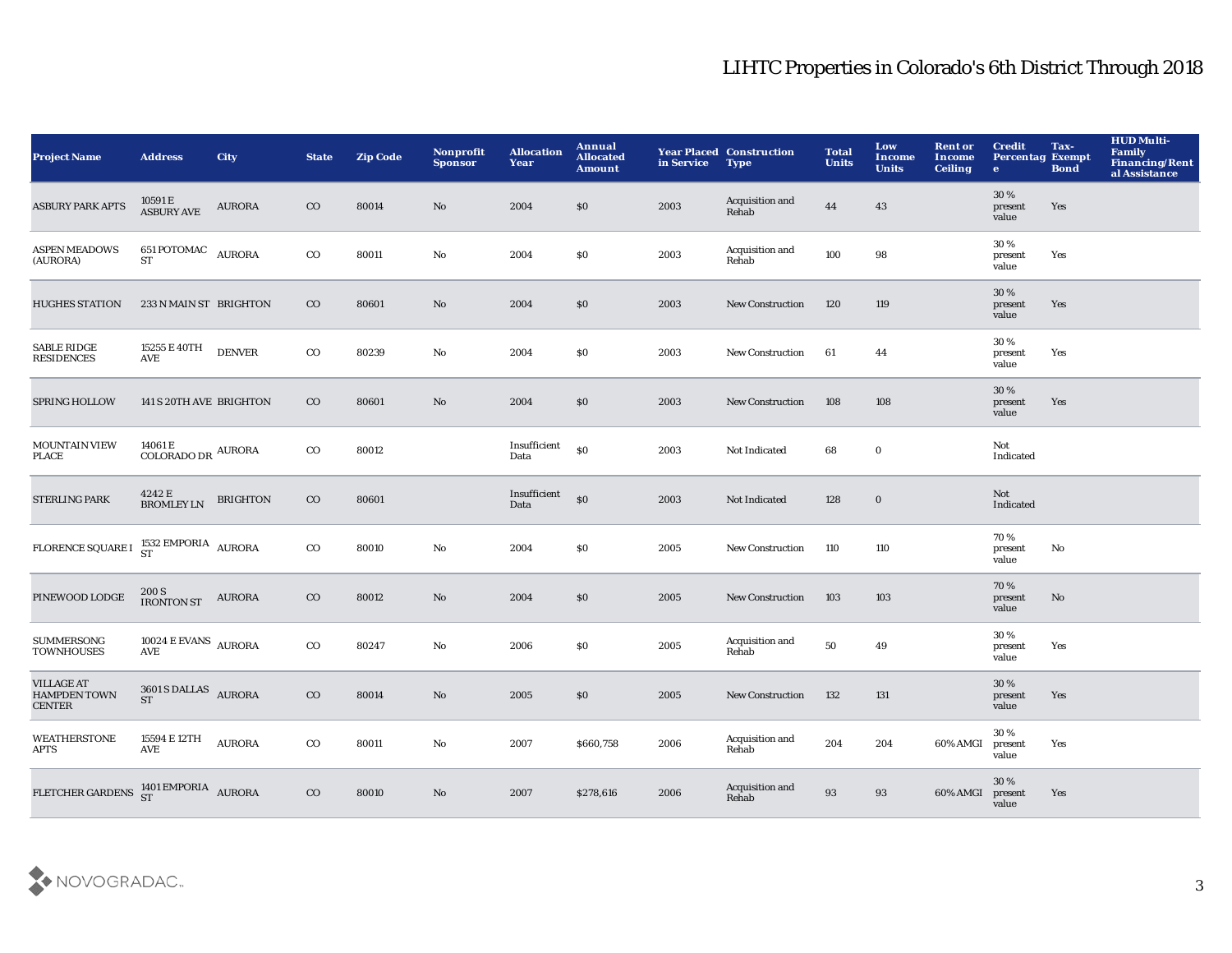| <b>Project Name</b>                                            | <b>Address</b>                           | <b>City</b>      | <b>State</b> | <b>Zip Code</b> | Nonprofit<br><b>Sponsor</b> | <b>Allocation</b><br>Year | <b>Annual</b><br><b>Allocated</b><br><b>Amount</b> | in Service | <b>Year Placed Construction</b><br><b>Type</b> | <b>Total</b><br><b>Units</b> | Low<br><b>Income</b><br><b>Units</b> | <b>Rent or</b><br><b>Income</b><br><b>Ceiling</b> | <b>Credit</b><br><b>Percentag Exempt</b><br>$\bullet$ | Tax-<br><b>Bond</b> | <b>HUD Multi-</b><br>Family<br>Financing/Rent<br>al Assistance |
|----------------------------------------------------------------|------------------------------------------|------------------|--------------|-----------------|-----------------------------|---------------------------|----------------------------------------------------|------------|------------------------------------------------|------------------------------|--------------------------------------|---------------------------------------------------|-------------------------------------------------------|---------------------|----------------------------------------------------------------|
| <b>LARA LEA APTS</b>                                           | <b>5540 S ELATI</b><br><b>ST</b>         | <b>LITTLETON</b> | $_{\rm CO}$  | 80120           | No                          | 2006                      | \$155,324                                          | 2006       | Acquisition and<br>Rehab                       | 36                           | 36                                   | 60% AMGI                                          | 70%<br>present<br>value                               | No                  |                                                                |
| PRENTICE PLACE<br>LOFTS                                        | 8300 E<br>PRENTICE AVE VILLAGE           | <b>GREENWOOD</b> | $_{\rm CO}$  | 80111           | No                          | 2005                      | \$801,895                                          | 2006       | <b>New Construction</b>                        | 104                          | 104                                  | 50% AMGI                                          | 70%<br>present<br>value                               | No                  |                                                                |
| <b>BRIGHTON SENIOR</b><br>APTS                                 | 199 W<br>SOUTHERN ST BRIGHTON            |                  | $_{\rm CO}$  | 80601           | No                          | 2006                      | \$612,782                                          | 2007       | <b>New Construction</b>                        | 60                           | 60                                   | 60% AMGI                                          | 70%<br>present<br>value                               | No                  |                                                                |
| FLORENCE SQUARE 9801 E COLFAX AURORA<br>II                     | <b>AVE</b>                               |                  | $_{\rm CO}$  | 80010           | No                          | 2007                      | \$852,249                                          | 2007       | <b>New Construction</b>                        | 71                           | 71                                   | 50% AMGI                                          | 70%<br>present<br>value                               | No                  |                                                                |
| PLAZA TOWNHOMES 1334 MACON<br>AT MACON & MOLINE ST             |                                          | <b>AURORA</b>    | $_{\rm CO}$  | 80010           | No                          | 2006                      | \$415,655                                          | 2007       | <b>New Construction</b>                        | 30                           | 30                                   | 60% AMGI                                          | 70%<br>present<br>value                               | No                  |                                                                |
| <b>RESIDENCES AT</b><br><b>FIRST AVENUE</b>                    | 101 KENTON ST AURORA                     |                  | $_{\rm CO}$  | 80010           | No                          | 2008                      | \$615,960                                          | 2007       | Acquisition and<br>Rehab                       | 181                          | 181                                  | 60% AMGI                                          | 30%<br>present<br>value                               | Yes                 |                                                                |
| <b>RESIDENCES AT</b><br><b>TROLLEY PARK</b>                    | 1445 DALLAS<br>ST                        | <b>AURORA</b>    | $_{\rm CO}$  | 80010           | $\mathbf {No}$              | 2006                      | \$648,727                                          | 2007       | <b>New Construction</b>                        | 38                           | 38                                   | 60% AMGI                                          | 70%<br>present<br>value                               | No                  |                                                                |
| <b>TOWNHOMES AT</b><br><b>TOLLGATE CREEK</b>                   | 17236 E BALTIC $\,$ AURORA<br>PL.        |                  | $_{\rm CO}$  | 80013           | No                          | 2008                      | \$199,980                                          | 2007       | Acquisition and<br>Rehab                       | 60                           | 60                                   | 60% AMGI                                          | 30%<br>present<br>value                               | Yes                 |                                                                |
| <b>TERRACE PARK APTS</b>                                       | 15790 E<br><b>ALAMEDA</b><br><b>PKWY</b> | <b>AURORA</b>    | $_{\rm CO}$  | 80017           | $\mathbf{No}$               | 2007                      | \$548,945                                          | 2008       | Acquisition and<br>Rehab                       | 179                          | 179                                  | 60% AMGI                                          | 30%<br>present<br>value                               | Yes                 |                                                                |
| <b>VILLAGE AT</b><br><b>WESTERLY CREEK</b><br><b>BUILDING1</b> | 10745 E<br><b>KENTUCKY</b><br>AVE        | <b>AURORA</b>    | $_{\rm CO}$  | 80012           |                             | Insufficient<br>Data      | \$0                                                | 2012       | Not Indicated                                  | 55                           | $\mathbf 0$                          |                                                   | Not<br>Indicated                                      |                     |                                                                |
| <b>EDGE POINT APTS</b>                                         | 12005 E 13TH<br>AVE                      | <b>AURORA</b>    | $_{\rm CO}$  | 80010           | $\mathbf{No}$               | 2012                      | \$1,104,006                                        | 2013       | <b>New Construction</b>                        | 50                           | 50                                   | 60% AMGI                                          | 70%<br>present<br>value                               | No                  | No                                                             |
| <b>LIBRETTO APTS</b>                                           | 579 S EIGHTH BRIGHTON<br><b>AVE</b>      |                  | $_{\rm CO}$  | 80601           | No                          | 2012                      | \$403,785                                          | 2013       | <b>New Construction</b>                        | 28                           | 28                                   |                                                   | 70%<br>present<br>value                               | No                  | No                                                             |
| POWERS CIRCLE APTS ${}^{123}_{\rm CIR}$ W POWERS LITTLETON     |                                          |                  | $_{\rm CO}$  | 80120           | No                          | 2014                      | \$258,218                                          | 2014       | Acquisition and<br>Rehab                       | 69                           | 69                                   |                                                   | 30%<br>present<br>value                               | Yes                 | No                                                             |

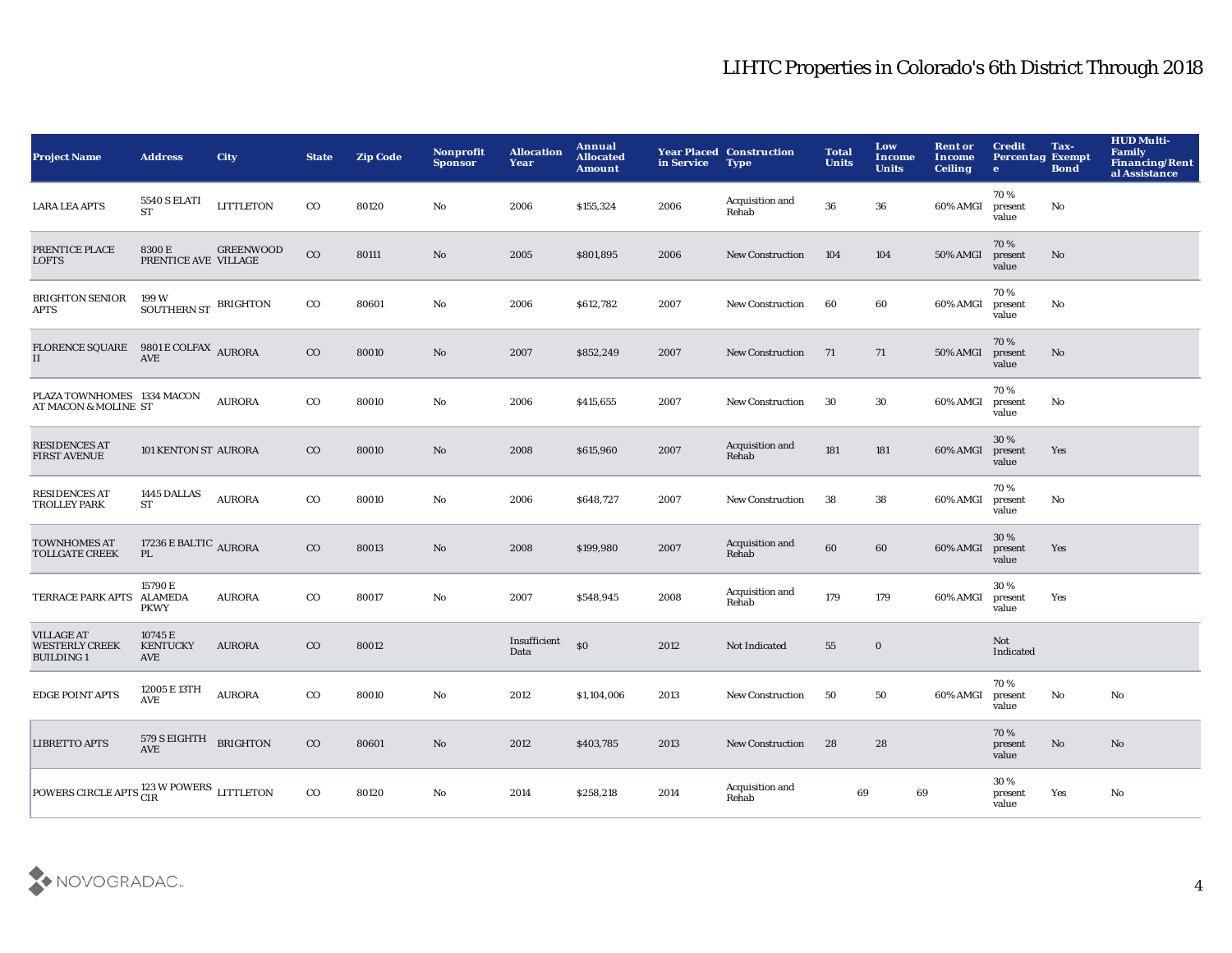| <b>Project Name</b>                                                                                                                                                                                       | <b>Address</b>                        | City                             | <b>State</b> | <b>Zip Code</b> | <b>Nonprofit</b><br><b>Sponsor</b> | <b>Allocation</b><br>Year | Annual<br><b>Allocated</b><br><b>Amount</b> | in Service | <b>Year Placed Construction</b><br><b>Type</b> | <b>Total</b><br><b>Units</b> | Low<br>Income<br><b>Units</b> | <b>Rent or</b><br><b>Income</b><br><b>Ceiling</b> | <b>Credit</b><br><b>Percentag Exempt</b><br>$\bullet$ | Tax-<br><b>Bond</b>    | <b>HUD Multi-</b><br>Family<br><b>Financing/Rent</b><br>al Assistance |
|-----------------------------------------------------------------------------------------------------------------------------------------------------------------------------------------------------------|---------------------------------------|----------------------------------|--------------|-----------------|------------------------------------|---------------------------|---------------------------------------------|------------|------------------------------------------------|------------------------------|-------------------------------|---------------------------------------------------|-------------------------------------------------------|------------------------|-----------------------------------------------------------------------|
| <b>TRADITIONS DENVER</b>                                                                                                                                                                                  | <b>3290 E CNTY</b><br><b>LINE RD</b>  | <b>HIGHLANDS</b><br><b>RANCH</b> | $_{\rm CO}$  | 80126           | $\mathbf{N}\mathbf{o}$             | 2015                      | \$555,648                                   | 2014       | Acquisition and<br>Rehab                       | 96                           | 96                            |                                                   | 30%<br>present<br>value                               | Yes                    | $\mathbf{N}\mathbf{o}$                                                |
| VILLAGE AT WESTERL KENTUCKY                                                                                                                                                                               | 10727 E<br><b>AVENUE</b>              | <b>AURORA</b>                    | $_{\rm CO}$  | 80012           | No                                 | 2014                      | \$1,087,410                                 | 2015       | <b>New Construction</b>                        | 65                           | 65                            |                                                   | 70%<br>present<br>value                               | $\mathbf{N}\mathbf{o}$ | No                                                                    |
| BRIGHTON VILLAGE P SOUTHERN                                                                                                                                                                               | 197 W<br><b>STREET</b>                | <b>BRIGHTON</b>                  | $_{\rm CO}$  | 80601           | No                                 | 2016                      | \$1,008,116                                 | 2016       | <b>New Construction</b>                        | 63                           | 63                            | 60% AMGI                                          | 70%<br>present<br>value                               | $\mathbf{No}$          | No                                                                    |
| <b>LUMIEN AT</b><br><b>FITZSIMONS</b>                                                                                                                                                                     | 12025 E 13TH<br><b>AVE</b>            | <b>AURORA</b>                    | $_{\rm CO}$  | 80010           | No                                 | 2015                      | \$14,867,540                                | 2017       | <b>New Construction</b>                        | 177                          | 177                           | 60% AMGI                                          | 30%<br>present<br>value                               |                        | $\mathbf{N}\mathbf{o}$                                                |
| <b>WILLOW STREET</b><br><b>RESIDENCES II</b>                                                                                                                                                              | 1351 S WILLOW DENVER<br><b>STREET</b> |                                  | $_{\rm CO}$  | 80247           | No                                 | 2016                      | \$4,758,999                                 | 2017       | Acquisition and<br>Rehab                       | 80                           | 80                            | 60% AMGI                                          | 30%<br>present<br>value                               |                        | No                                                                    |
| <b>SABLE RIDGE</b><br><b>APARTMENTS</b>                                                                                                                                                                   | 4203<br><b>CHAMBERS</b><br>RD.        | <b>DENVER</b>                    | $_{\rm CO}$  | 80239           | No                                 | 2014                      | \$502,316                                   | 2018       | New Construction                               | 60                           | 60                            | 60% AMGI                                          | 30%<br>present<br>value                               |                        | No                                                                    |
| <b>SIERRA VISTA</b><br><b>APARTMENTS</b>                                                                                                                                                                  | 8851 E.<br><b>FLORIDA AVE.</b>        | <b>DENVER</b>                    | $_{\rm CO}$  | 80247           | No                                 | 2016                      | \$1,319,788                                 | 2018       | Acquisition and<br>Rehab                       | 209                          | 209                           | 60% AMGI                                          | 30 %<br>present<br>value                              |                        | No                                                                    |
| <b>VILLAGE AT</b><br><b>WESTERLY CREEK</b><br><b>BUILDING 3</b>                                                                                                                                           | 850 S.<br><b>IRONTON ST.</b>          | <b>AURORA</b>                    | $_{\rm CO}$  | 80011           | $\rm No$                           | 2016                      | \$929,247                                   | 2018       | New Construction                               | 74                           | 74                            | 60% AMGI                                          | 30%<br>present<br>value                               |                        | $\mathbf {No}$                                                        |
| <b>WINDMILL RANCH</b><br><b>APARTMENTS</b>                                                                                                                                                                | 1083 S. 8TH<br>AVE.                   | <b>BRIGHTON</b>                  | $_{\rm CO}$  | 80601           | No                                 | 2016                      | \$664,690                                   | 2018       | <b>New Construction</b>                        | 96                           | 96                            | 60% AMGI                                          | 30%<br>present<br>value                               |                        | No                                                                    |
|                                                                                                                                                                                                           |                                       |                                  |              |                 |                                    |                           |                                             |            |                                                |                              |                               |                                                   |                                                       |                        |                                                                       |
| 61 Projects Reported                                                                                                                                                                                      |                                       |                                  |              |                 |                                    |                           | \$33,250,654                                |            |                                                | 5,570                        | 4,704                         |                                                   |                                                       |                        |                                                                       |
| Location: Colorado's 6th District (Congressional District, 116th)                                                                                                                                         |                                       |                                  |              |                 |                                    |                           |                                             |            |                                                |                              |                               |                                                   |                                                       |                        |                                                                       |
| Note: the values and totals are provided as a reference and the validity of the data cannot be guaranteed. All data should be verified with the HUD website before using it in the decisionmaking process |                                       |                                  |              |                 |                                    |                           |                                             |            |                                                |                              |                               |                                                   |                                                       |                        |                                                                       |